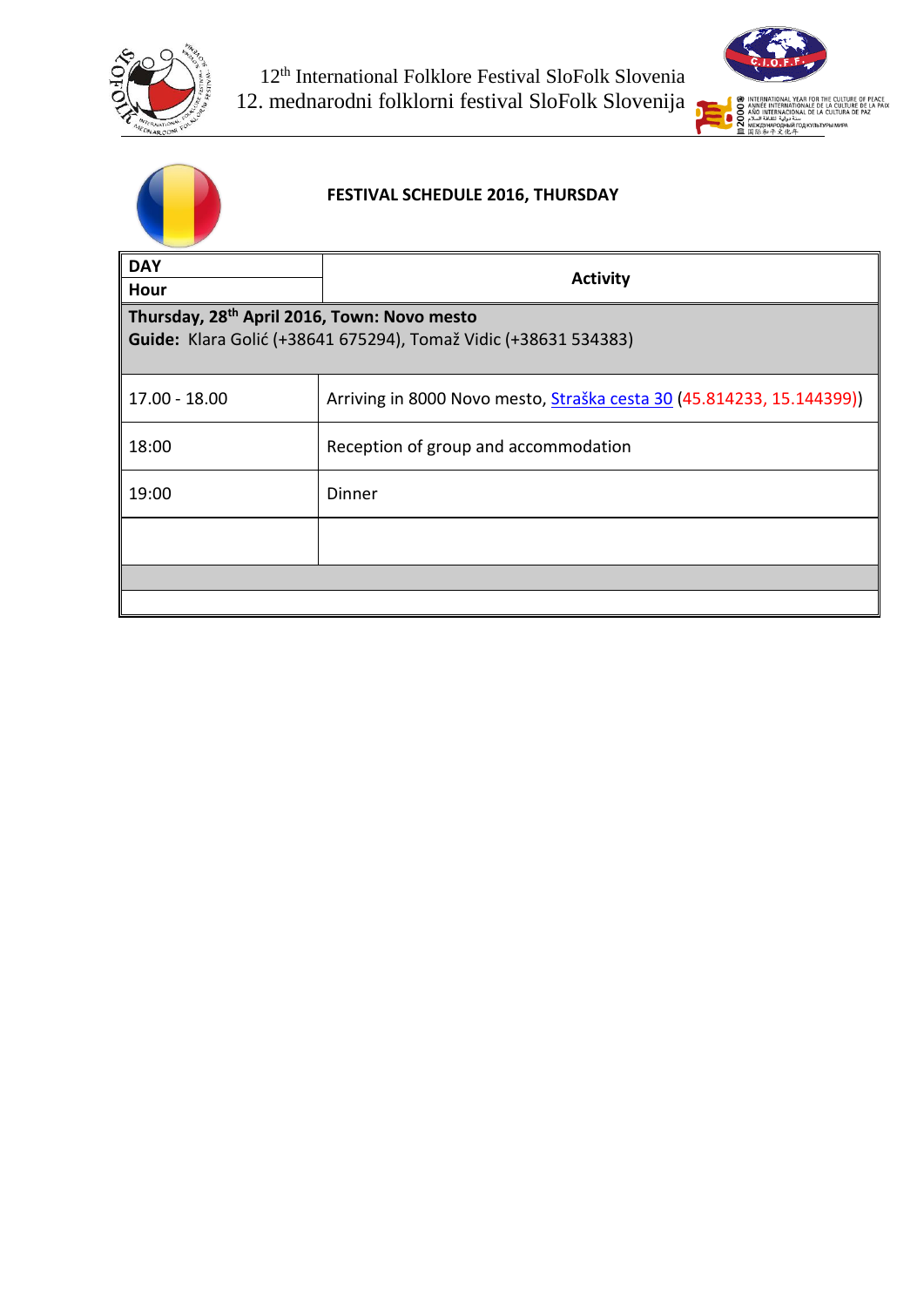



### **FESTIVAL SCHEDULE 2016, FRIDAY**

| <b>DAY</b><br>Hour                                              | <b>Activity</b>                                                                       |  |  |  |
|-----------------------------------------------------------------|---------------------------------------------------------------------------------------|--|--|--|
| Friday, 29 <sup>th</sup> April 2016, Town: Novo mesto           |                                                                                       |  |  |  |
| Guide: Klara Golić (+38641 675294), Tomaž Vidic (+38631 534383) |                                                                                       |  |  |  |
| $7.00 - 8.00$                                                   | <b>Breakfast</b>                                                                      |  |  |  |
| $8.00 - 11.30$                                                  | Free time; preparation for performance (in dresses on bus)                            |  |  |  |
| 11.30                                                           | Departure from hostel                                                                 |  |  |  |
| $12.00 - 12.30$                                                 | Parade true Novo mesto                                                                |  |  |  |
| $12.30 - 13.00$                                                 | Meeting with mayor; performance 1 x 3 min, gift for mayor                             |  |  |  |
| 13.15                                                           | Departure from Novo mesto to Spa Smarješke Toplice                                    |  |  |  |
| $14.00 - 14.30$                                                 | Performance in Spa Šmarješke Toplice (30 min)                                         |  |  |  |
| $14.30 - 15.00$                                                 | Changing into civil clothes; lunch                                                    |  |  |  |
| $15.00 - 17.30$                                                 | Free time                                                                             |  |  |  |
| $17.42 - 18.02$                                                 | Final reharsal                                                                        |  |  |  |
| $18.02 - 19.00$                                                 | Preparation for concert                                                               |  |  |  |
| $19.00 - 21.00$                                                 | Concert (2x8 min); after concert all groups in dresses into stage +<br>1 gift (group) |  |  |  |
| $21.00 -$                                                       | Dinner on Loka; animation with local group and group from<br>Romania                  |  |  |  |
|                                                                 | Departure to hostel; sleeping time $\odot$                                            |  |  |  |
|                                                                 |                                                                                       |  |  |  |
|                                                                 |                                                                                       |  |  |  |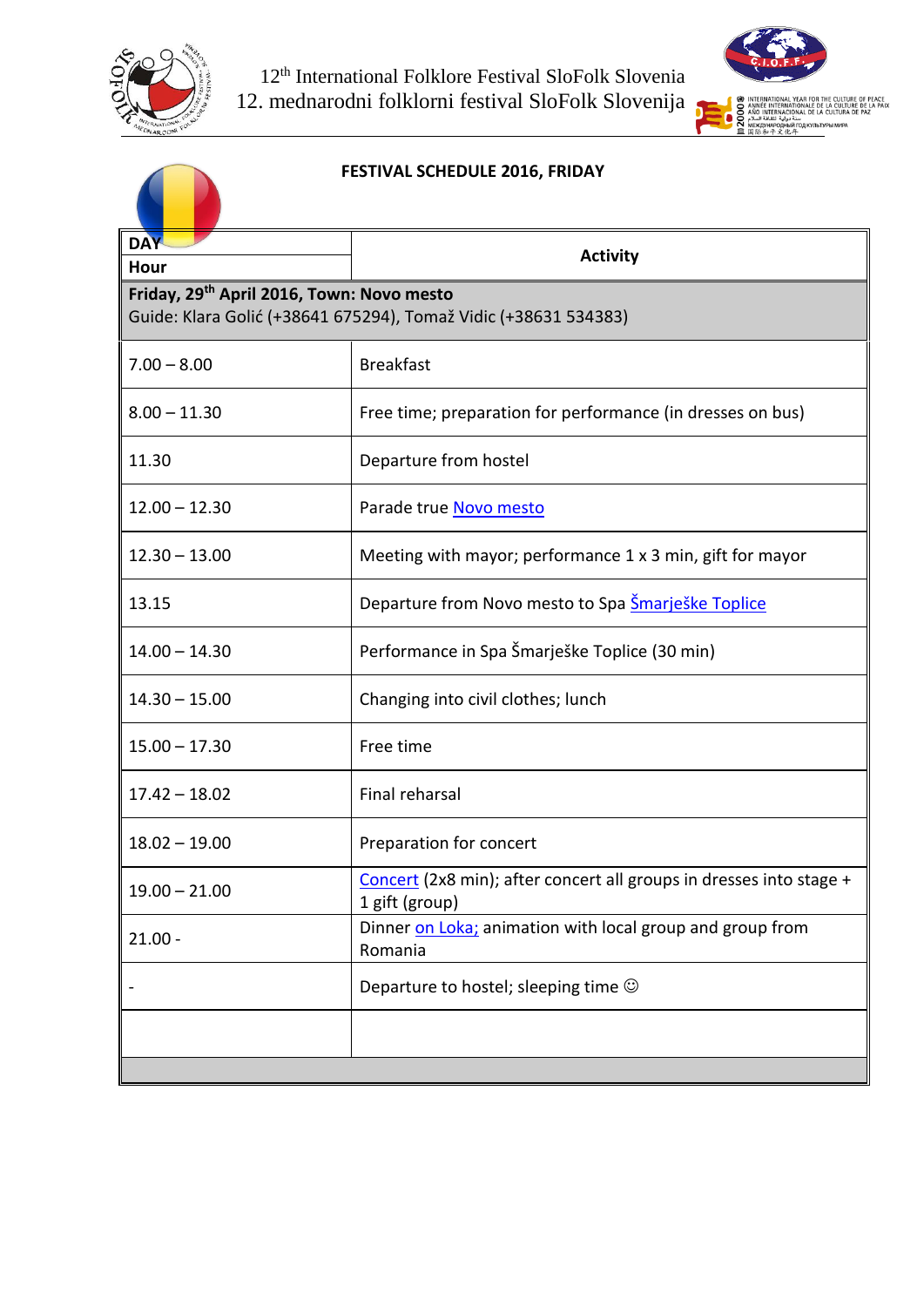



# **FESTIVAL SCHEDULE 2016, SATURDAY**

| <b>DAY</b>                                                               | <b>ACTIVITY</b>                                                        |  |  |
|--------------------------------------------------------------------------|------------------------------------------------------------------------|--|--|
| Hour                                                                     |                                                                        |  |  |
|                                                                          | Saturday, 30 <sup>th</sup> April 2016, Destination: Šentvid pri Stični |  |  |
| Guide: Klara Golić (+38641 675294), Tomaž Vidic (+38631 534383)          |                                                                        |  |  |
| Daily guide: Anita Kotar (+386 31459187), Katarina Kotar (+38651 335997) |                                                                        |  |  |
| $8.00 - 9.00$                                                            | <b>Breakfast</b>                                                       |  |  |
| 10.15                                                                    | Departure from Novo mesto                                              |  |  |
| 11.00                                                                    | Arrival at Muljava                                                     |  |  |
| 11.15                                                                    | Tour of the Jurčič home                                                |  |  |
| 12.45                                                                    | Departure to Grosuplje                                                 |  |  |
| 13.30-14.30                                                              | Lunch                                                                  |  |  |
| 14.30-15.00                                                              | Preparing for performance                                              |  |  |
| 15.00                                                                    | Appearance (30 do 45min)                                               |  |  |
| 15.45                                                                    | Changing in civilian clothes                                           |  |  |
| 16.15                                                                    | Departure to Šentvid                                                   |  |  |
| 17.15-17.30                                                              | Final rehearsal (15min)                                                |  |  |
| 17.45-19.00                                                              | Preparing for performance                                              |  |  |
| 19.00                                                                    | Concert (2x8min) + 1 gift (group)                                      |  |  |
| 21.30                                                                    | Dinner                                                                 |  |  |
| 22.00                                                                    | Animation                                                              |  |  |
| ???                                                                      | Departure to Novo mesto                                                |  |  |
|                                                                          |                                                                        |  |  |
|                                                                          |                                                                        |  |  |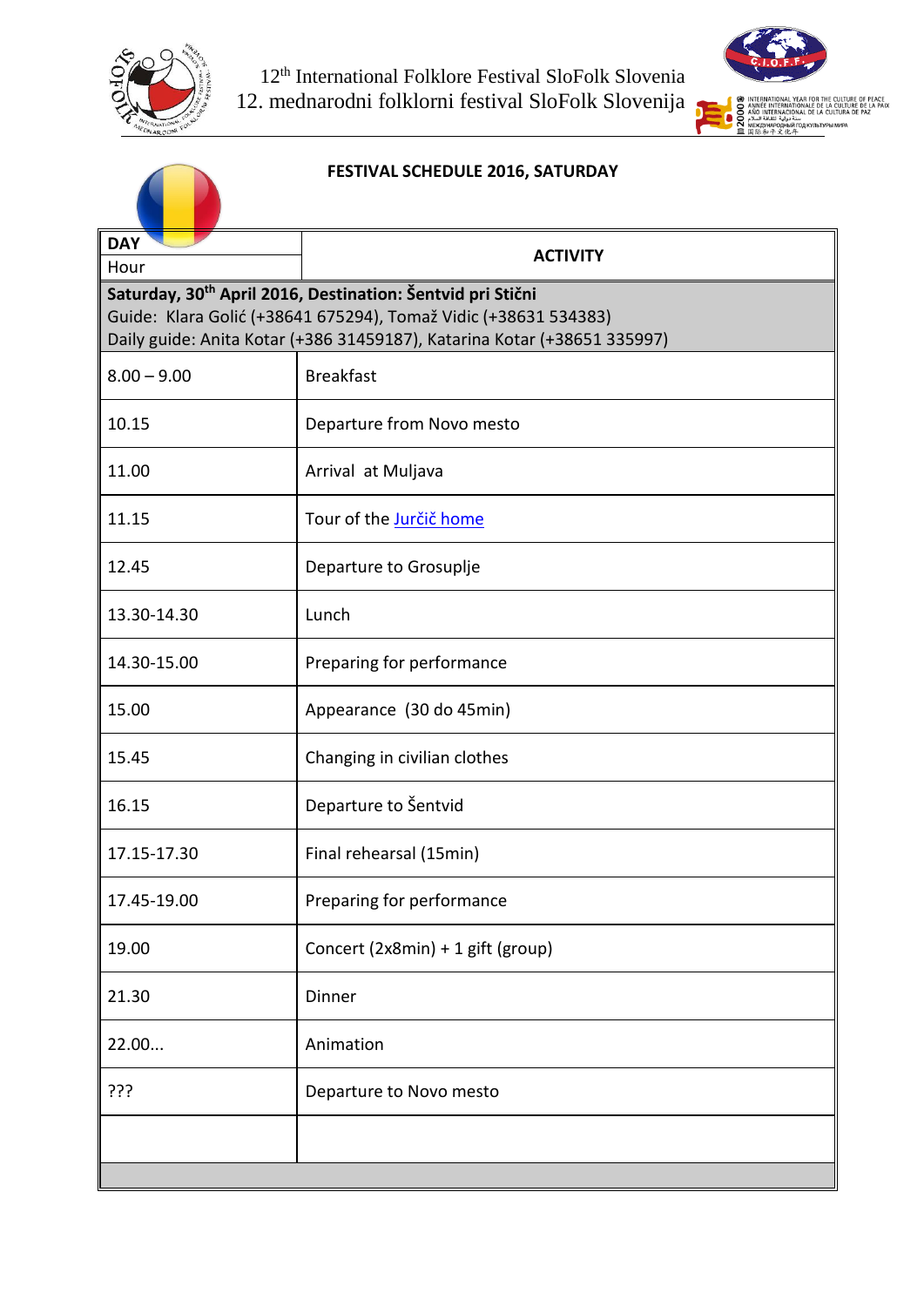



# **FESTIVAL SCHEDULE 2016, SUNDAY**

| <b>DAY</b>                                                                                                             |                                                                                                                        |  |  |
|------------------------------------------------------------------------------------------------------------------------|------------------------------------------------------------------------------------------------------------------------|--|--|
| Hour                                                                                                                   | <b>Activity</b>                                                                                                        |  |  |
| Sunday, 1 <sup>st</sup> May 2016, Town: Novo mesto<br>Guide: Klara Golić (+38641 675 294), Tomaž Vidic (+38631 534383) |                                                                                                                        |  |  |
| $8.00 - 9.00$                                                                                                          | <b>Breakfast</b>                                                                                                       |  |  |
| $9.00 - 9.45$                                                                                                          | Free time; preparation for performance                                                                                 |  |  |
| 9.45                                                                                                                   | Departure to Debenec (in dresses on bus)                                                                               |  |  |
| $11.00 - 11.30$                                                                                                        | Performance on Debenec (15-20 min)                                                                                     |  |  |
| $11.45 - 12.30$                                                                                                        | Snack/lunch in Trebnje                                                                                                 |  |  |
| $12.30 - 13.15$                                                                                                        | Departure to Dolenjske Toplice                                                                                         |  |  |
| $13.30 - 14.00$                                                                                                        | Performance in Spa Dolenjske Toplice (30 min)                                                                          |  |  |
| $14.00 - 17.00$                                                                                                        | Free time (option swimming pool – group discount 7,40 $\epsilon$ per person)                                           |  |  |
| $17.00 -$                                                                                                              | Picnic (Romanian + Bosnian group and 2 domestic groups). Food and 1<br>drink for free, then 1 drink = $1 \text{ } \in$ |  |  |
|                                                                                                                        |                                                                                                                        |  |  |
|                                                                                                                        |                                                                                                                        |  |  |
|                                                                                                                        |                                                                                                                        |  |  |
|                                                                                                                        |                                                                                                                        |  |  |
|                                                                                                                        |                                                                                                                        |  |  |
|                                                                                                                        |                                                                                                                        |  |  |
|                                                                                                                        |                                                                                                                        |  |  |
|                                                                                                                        |                                                                                                                        |  |  |
|                                                                                                                        |                                                                                                                        |  |  |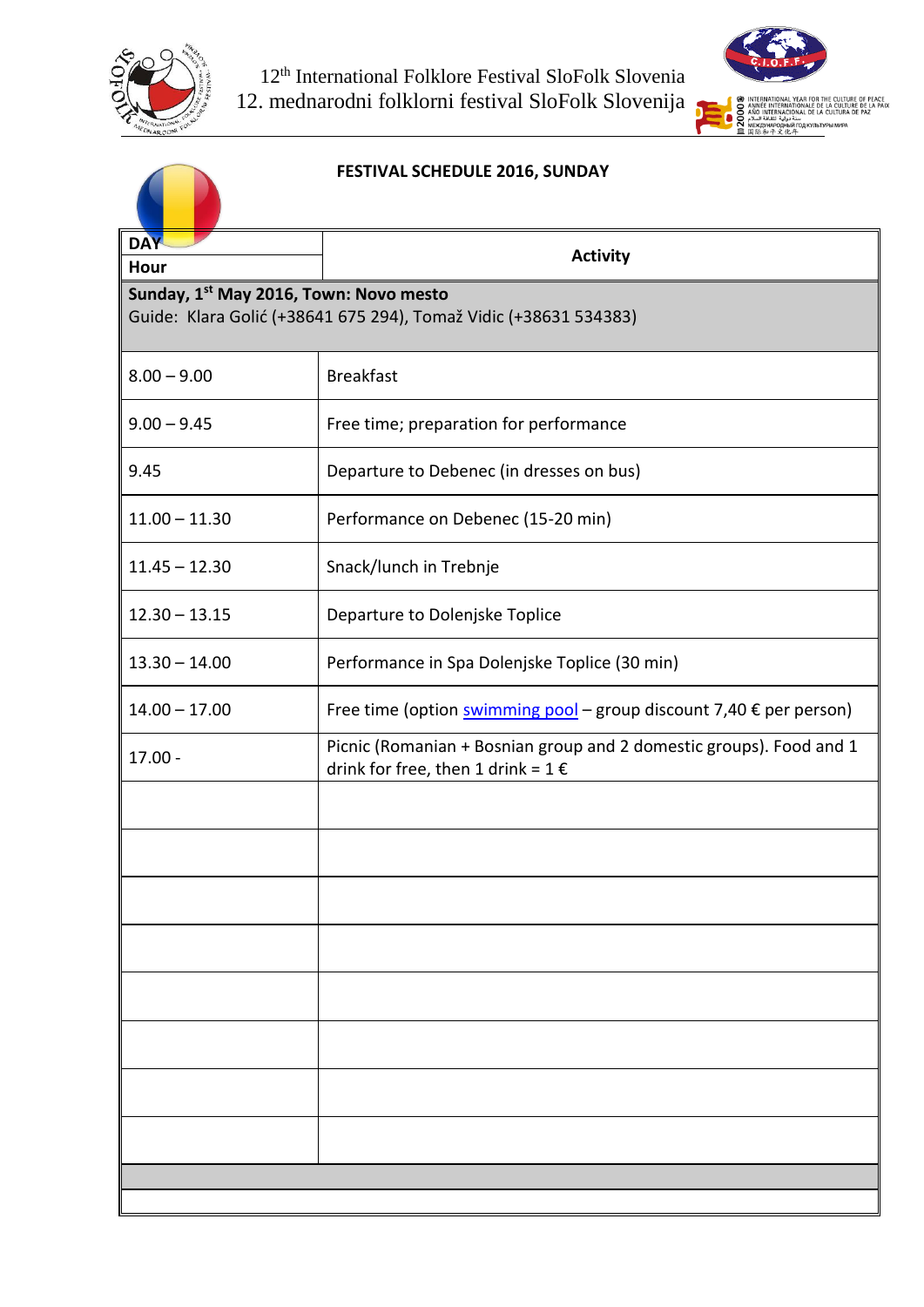



#### **FESTIVAL SCHEDULE 2016, MONDAY**

| DAY 27.4.2015                                                                                                                                                             |                                                                                                                            |  |  |
|---------------------------------------------------------------------------------------------------------------------------------------------------------------------------|----------------------------------------------------------------------------------------------------------------------------|--|--|
| hour                                                                                                                                                                      | <b>ACTIVITY</b>                                                                                                            |  |  |
| Monday, 2 <sup>nd</sup> May 2016, Destination: Artiče<br>Guide: Klara Golić (+38641 675294), Tomaž Vidic (+38631 534383)<br>Daily guide: Barbara Bogovič (+386 31 880640) |                                                                                                                            |  |  |
| $7.00 - 8.00$                                                                                                                                                             | <b>Breakfast</b>                                                                                                           |  |  |
| 9.30                                                                                                                                                                      | Departure to Impoljca (be prepaired – in costumes)                                                                         |  |  |
| $10.40 - 11.10$                                                                                                                                                           | Performance (30 min)                                                                                                       |  |  |
| $11.10 - 12.30$                                                                                                                                                           | Changing into ordinary clothes                                                                                             |  |  |
| 12.30 - 13.30                                                                                                                                                             | Lunch                                                                                                                      |  |  |
| 13.45                                                                                                                                                                     | Departure to Čateške toplice                                                                                               |  |  |
| $14.00 - 15.30$                                                                                                                                                           | Free time                                                                                                                  |  |  |
| 15.30                                                                                                                                                                     | Departure to Artiče                                                                                                        |  |  |
| $16.15 - 16.45$                                                                                                                                                           | "Banova domačija" - snacks and drinks                                                                                      |  |  |
| $17.00 - 17.20$                                                                                                                                                           | Rehersal on stage (20 min)                                                                                                 |  |  |
| $17.50 - 18.00$<br>$17.20 - 19.00$                                                                                                                                        | 2 couples (joint rehearsal for the last part of the concert)<br>Others have free time and preparations for the performance |  |  |
| $19.00 - 21.00$                                                                                                                                                           | Concert (2x8 min) + 1 gift (group) + 1 gift (festival)                                                                     |  |  |
| $21.20 - ?$                                                                                                                                                               | Dinner and party (Workshop for all groups - Group from Bosnia is in<br>charge $-30$ min of program)                        |  |  |
|                                                                                                                                                                           |                                                                                                                            |  |  |
|                                                                                                                                                                           |                                                                                                                            |  |  |
|                                                                                                                                                                           |                                                                                                                            |  |  |
|                                                                                                                                                                           |                                                                                                                            |  |  |